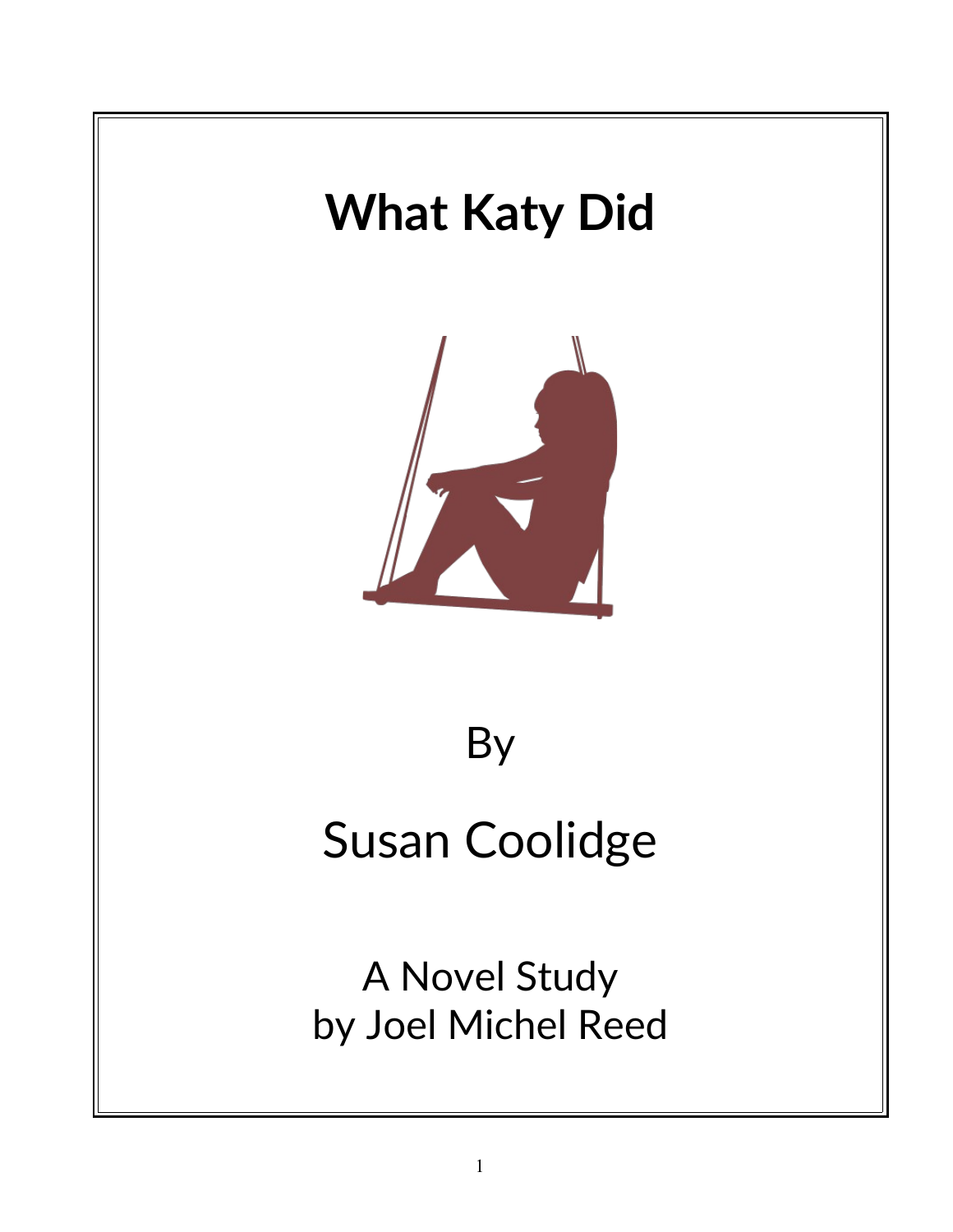By Susan Coolidge



**Table of Contents**

| <b>Suggestions and Expectations</b> | 3  |  |
|-------------------------------------|----|--|
|                                     |    |  |
| List of Skills                      | 4  |  |
|                                     |    |  |
| Synopsis / Author Biography         | 5  |  |
|                                     |    |  |
| <b>Student Checklist</b>            | 6  |  |
| Reproducible Student Booklet        |    |  |
|                                     |    |  |
| <b>Answer Key</b>                   | 61 |  |

**About the author:** Joel Reed has over 70 published novel studies and is the author of four  $|$ novels. For information on his work and literature, please visit  $\overline{\text{www.reednovelstudies.com}}$ 

> Copyright © 2015 Joel Reed Revisions Completed in 2022 All rights reserved by author. Permission to copy for single classroom use only. Electronic distribution limited to single classroom use only. Not for public display.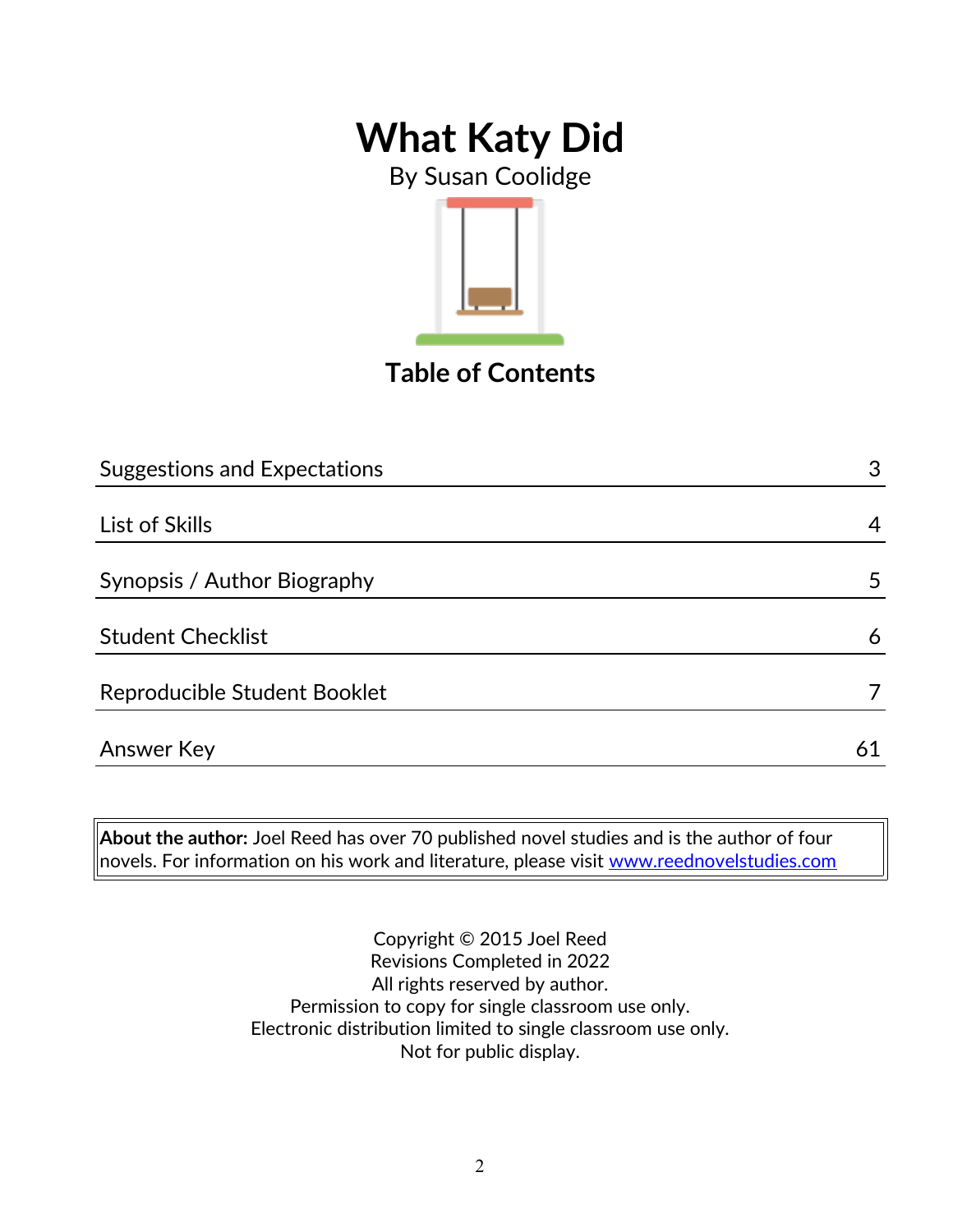By Susan Coolidge

### **Suggestions and Expectations**

This curriculum unit can be used in a variety of ways. Each chapter of the novel study focuses on one or two chapters of *What Katy Did* and is comprised of five of the following activities:

- Before You Read
- Vocabulary Building
- Comprehension Questions
- Language Activities
- Extension Activities

#### **Links with the Common Core Standards (U.S.)**

Many of the activities in this unit are supported by the Common Core Standards. For instance the *Reading Standards for Literature, Grade 5*, makes reference to

a) determining the meaning of words and phrases. . . including figurative language;

b) explaining how a series of chapters fits together to provide the overall structure;

c) compare and contrast two characters;

d) determine how characters … respond to challenges;

e) drawing inferences from the text;

f) determining a theme of a story . . . **and many others.**

A principal expectation of the unit is that students will develop their skills in reading, writing, listening and oral communication, as well as in reasoning and critical thinking. Students will also be expected to provide clear answers to questions and well-constructed explanations. It is critical as well that students be able to relate events and the feelings of characters to their own lives and experiences and describe their own interpretation of a particular passage.

A strength of the unit is that students can work on the activities at their own pace. Every activity need not be completed by all students. A **portfolio cover** is included (p.7) so that students may organize their work and keep it all in one place. A **Student Checklist** is also included (p.6) so that a record of completed work may be recorded.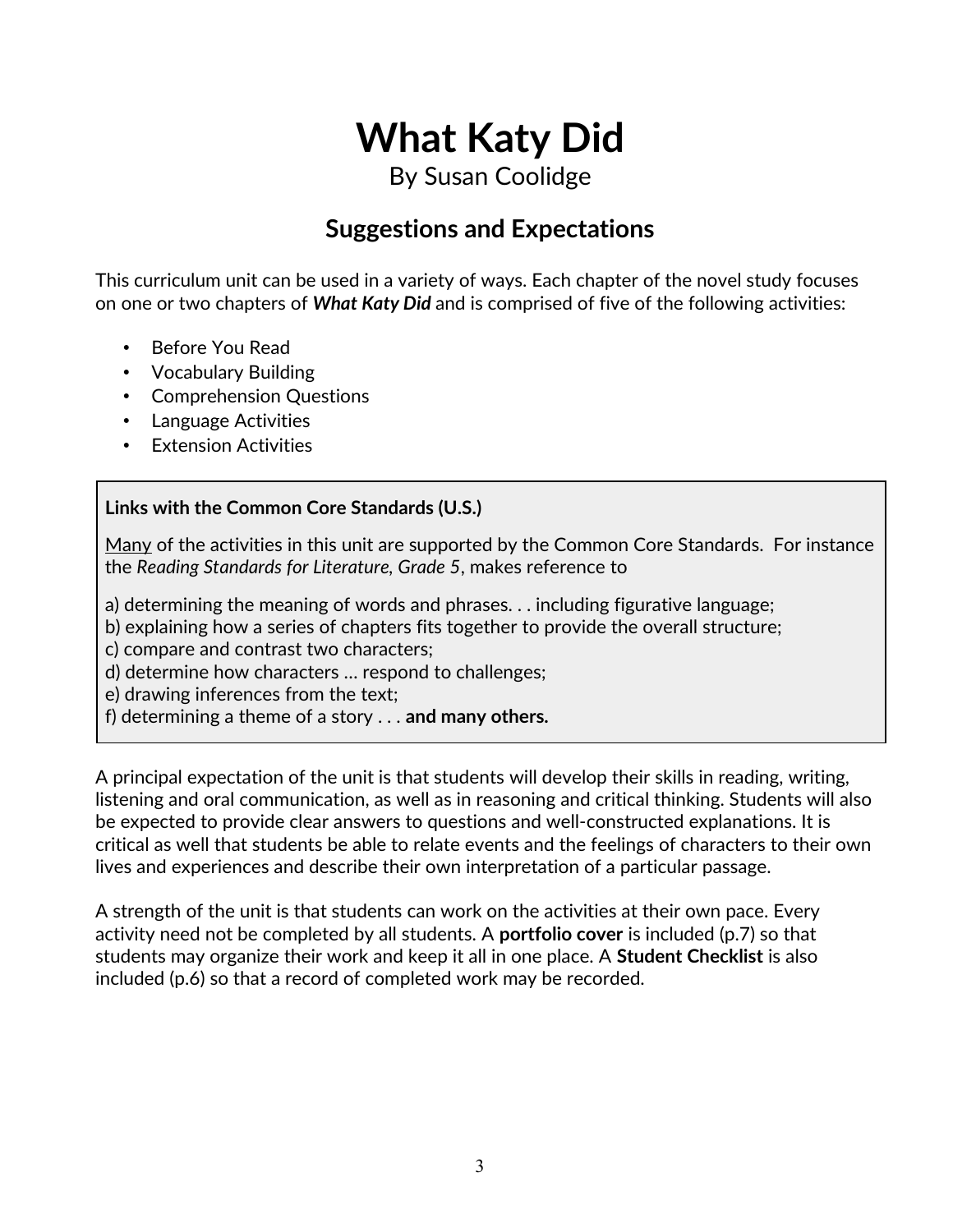## 4

# **What Katy Did**

By Susan Coolidge

### **List of Skills**

#### **Vocabulary Development**

- 1. Locating descriptive words/phrases 7. Determining alphabetical order
- 2. Listing synonyms/homonyms 8. Listing compound words
- 3. Identifying/creating *alliteration* 9. Identifying parts of speech
- 4. Use of capitals and punctuation 10. Identifying syllables
- 5. Identify *foreshadowing*. 11. Identify/create *similes*
- 6. Identify *personification*

### **Setting Activities**

1. Summarize the details of a setting

#### **Plot Activities**

- 1. Complete a *time line* of events 4. Identify *cliffhangers*
- 
- 3. Complete Five W's Chart 6. Complete a story pyramid

### **Character Activities**

### **Creative and Critical Thinking**

- 
- 2. Write a newspaper story 6. Write a book review
- 
- 

### **Art Activities**

- 
- 
- 3. Create an Information Card
- 
- 
- 
- 
- 

- 
- 2. Identify conflict in the story 5. Identify the climax of the novel/story
	-
- 1. Determine character traits 2. Relating personal experiences
- 1. Research 5. Write a description of personal feelings
	-
- 3. Create a short story 7. Complete an Observation Sheet
- 4. Create a poem 8. Complete a KWS Chart
- 1. Complete a storyboard 1. Design a cover for the novel
- 2. Create a collage 5. Create a comic strip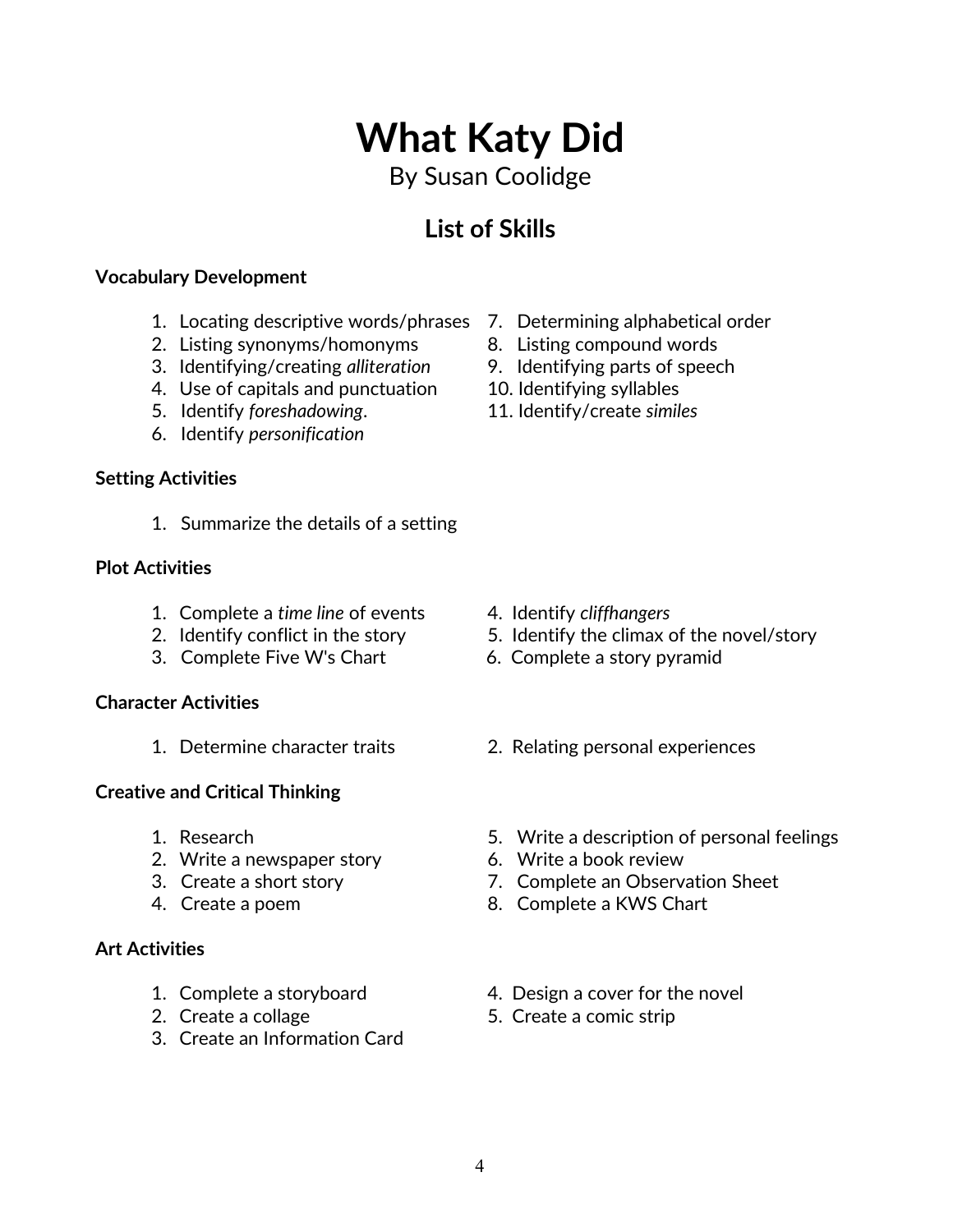By Susan Coolidge

### **Synopsis**

 Gangly, quick-tempered Katy always means to be beautiful and beloved and as good as an angel one day, but meanwhile her resolutions somehow get forgotten or go horribly wrong. Until, one terrible day, the swing breaks . . . But it is still a long, eventful time before Katy learns to be as loving and patient as her beautiful, invalid Cousin Helen. (Courtesy of Puffin Classics)

A complete synopsis and other helpful reviews can be found on the following website: https://en.wikipedia.org/wiki/What\_Katy\_Did

### **Author Biography**

Susan Chauncey Woolsey

**Susan Chauncey Woolsey (Coolidge)** (January 29, 1835 – April 9, 1905) Woolsey was born into the wealthy, influential New England Dwight family, in Cleveland, Ohio. Her father was John Mumford Woolsey (1796–1870) and her mother Jane Andrews, and author and poet Gamel Woolsey was her niece. She spent much of her childhood in New Haven, Connecticut after her family moved there in 1852.

Woolsey worked as a nurse during the American Civil War (1861–1865), after which she started to write. She never married, and resided at her family home in Newport, Rhode Island, until her death. She edited *The Autobiography and*

*Correspondence of Mrs. Delaney* (1879) and *The Diary and Letters of Frances Burney* (1880).

She is best known for her classic children's novel *[What Katy Did](https://en.wikipedia.org/wiki/What_Katy_Did)* (1872). The fictional Carr family was modeled after her own, with Katy Carr inspired by Woolsey herself. The brothers and sisters were modeled on her four younger siblings: Jane Andrews Woolsey, born October 25, 1836, who married Reverend Henry Albert Yardley; Elizabeth Dwight Woolsey, born April 24, 1838, who married Daniel Coit Gilman and died in 1910. Theodora Walton Woolsey, born September 7, 1840; and William Walton Woolsey, born July 18, 1842, who married Catherine Buckingham Convers, daughter of Charles Cleveland Convers. (Biography courtesy of Wikipedia)

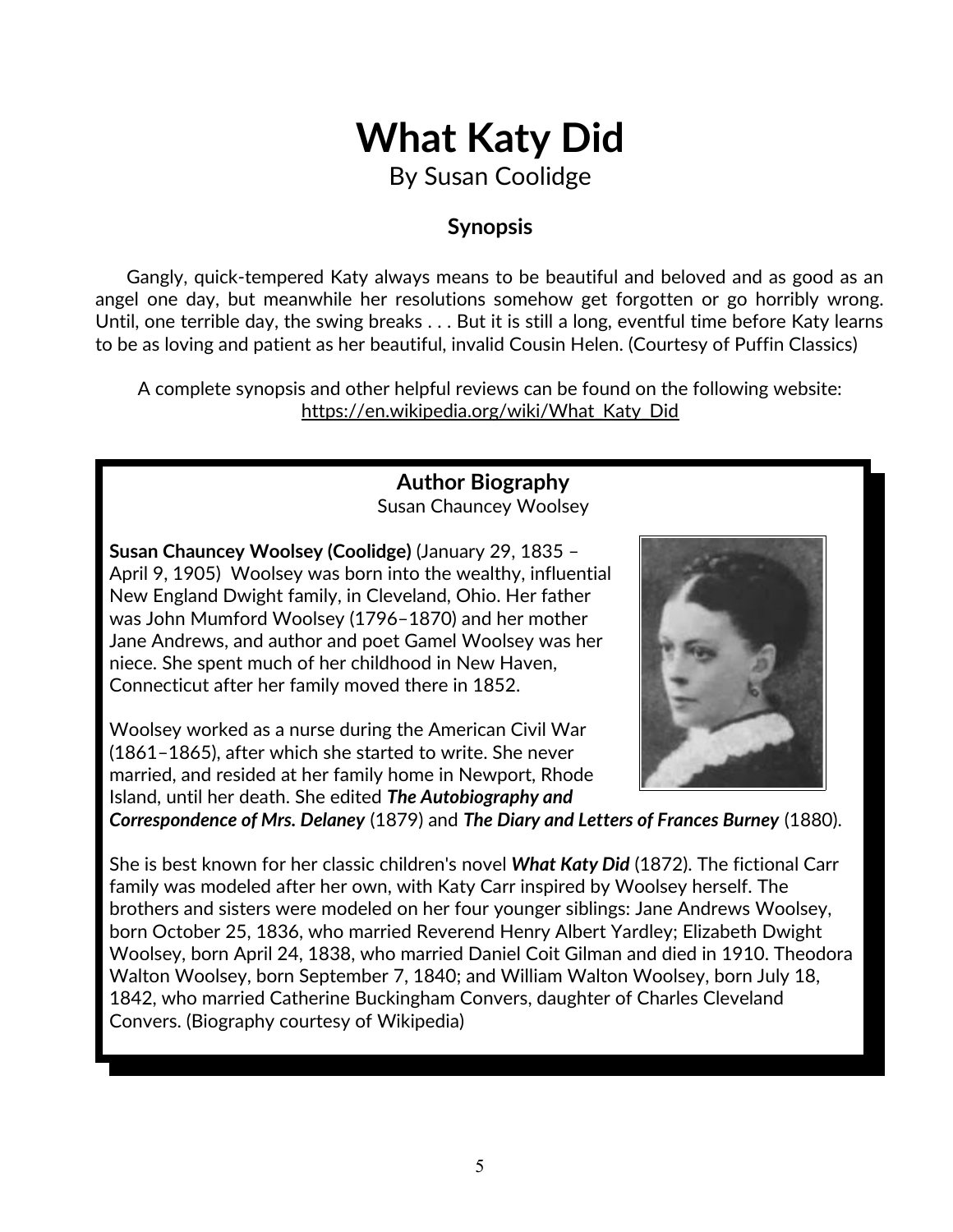By Susan Coolidge



**Student Checklist**

Student Name

| Assignment | Grade / Level | Comments |
|------------|---------------|----------|
|            |               |          |
|            |               |          |
|            |               |          |
|            |               |          |
|            |               |          |
|            |               |          |
|            |               |          |
|            |               |          |
|            |               |          |
|            |               |          |
|            |               |          |
|            |               |          |
|            |               |          |
|            |               |          |
|            |               |          |
|            |               |          |
|            |               |          |
|            |               |          |
|            |               |          |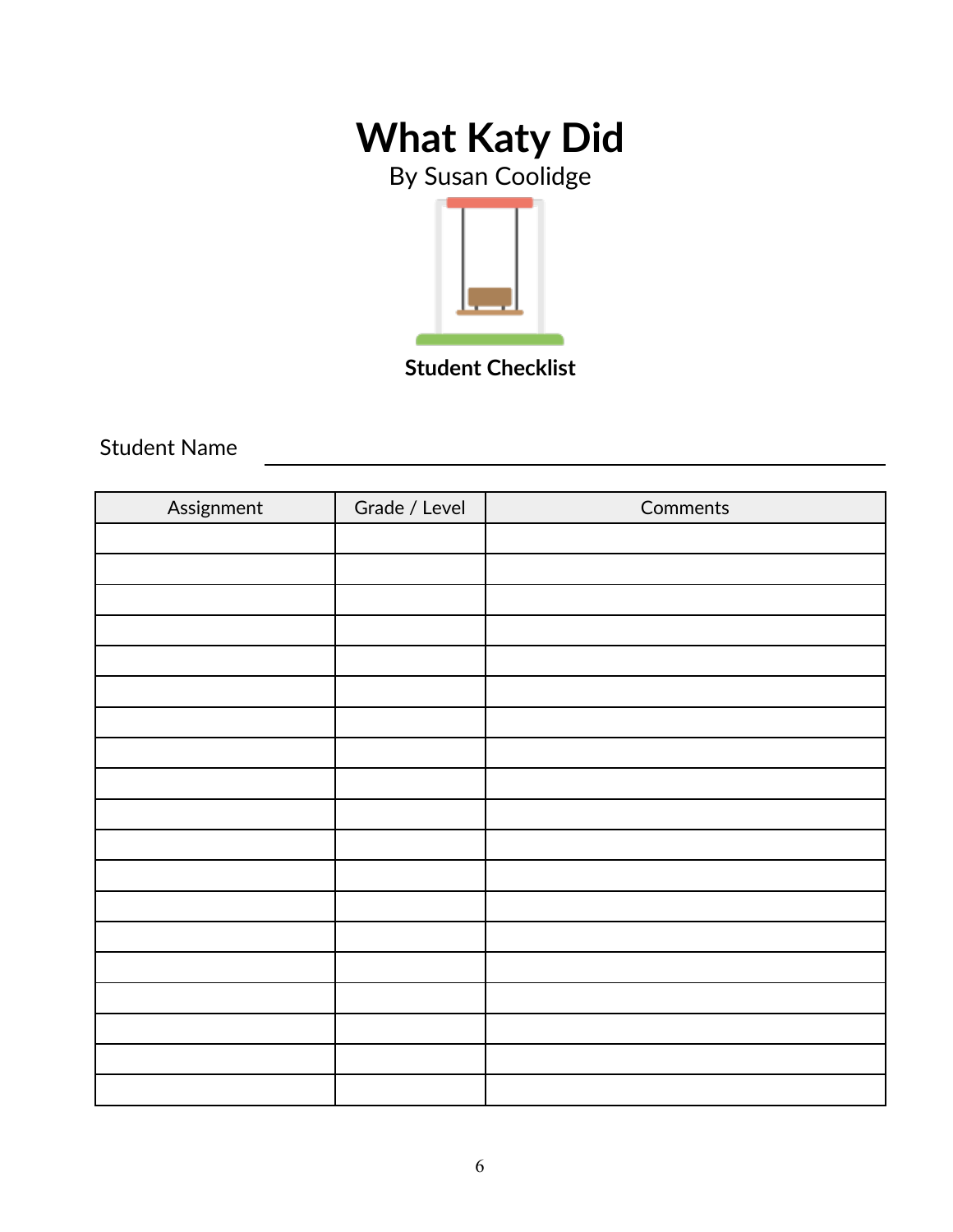

*By Susan Coolidge*

Name: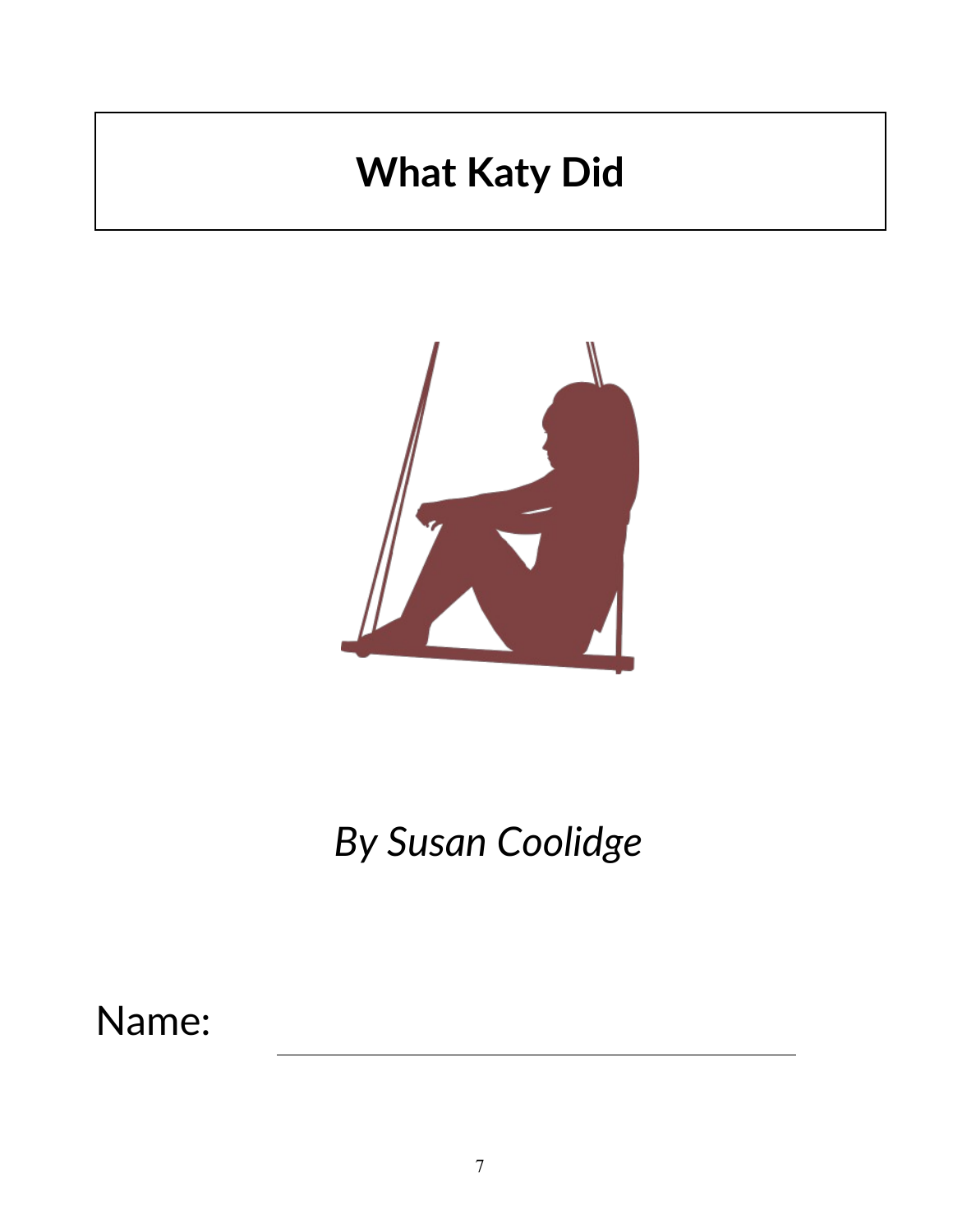By Susan Coolidge



**Chapters 1-2**



### **Before you read the chapter**:

Briefly predict what you think 'Katy did' in our story.



### **Vocabulary:**

Write the definition for each of the following words found in Chapters One and Two.

| Evidently |  |
|-----------|--|
| Quarrel   |  |
| Solemn    |  |
| Indolent  |  |
| Grievance |  |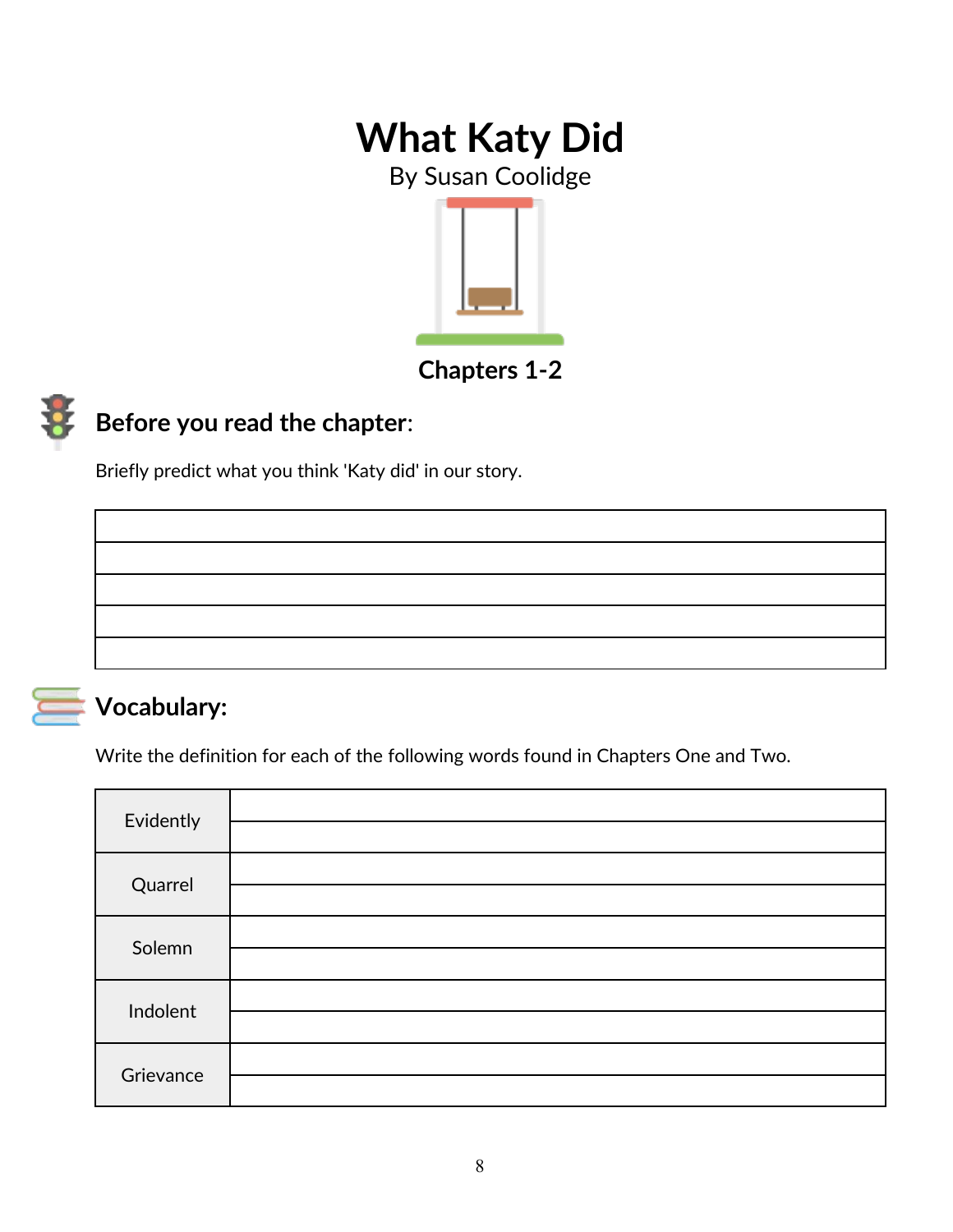| Amiable      |  |
|--------------|--|
| Procession   |  |
| Disconsolate |  |
| Pervaded     |  |
| Sagaciously  |  |



#### **Chapter 1**

1. Briefly describe the setting of our story as Chapter One begins.

2. Which of the following narratives is used in our novel? Defend your answer.

| First Person | Second Person | <b>Third Person</b> |
|--------------|---------------|---------------------|
|              |               |                     |
|              |               |                     |

3. What do you think would be the biggest challenge when living in a large family?

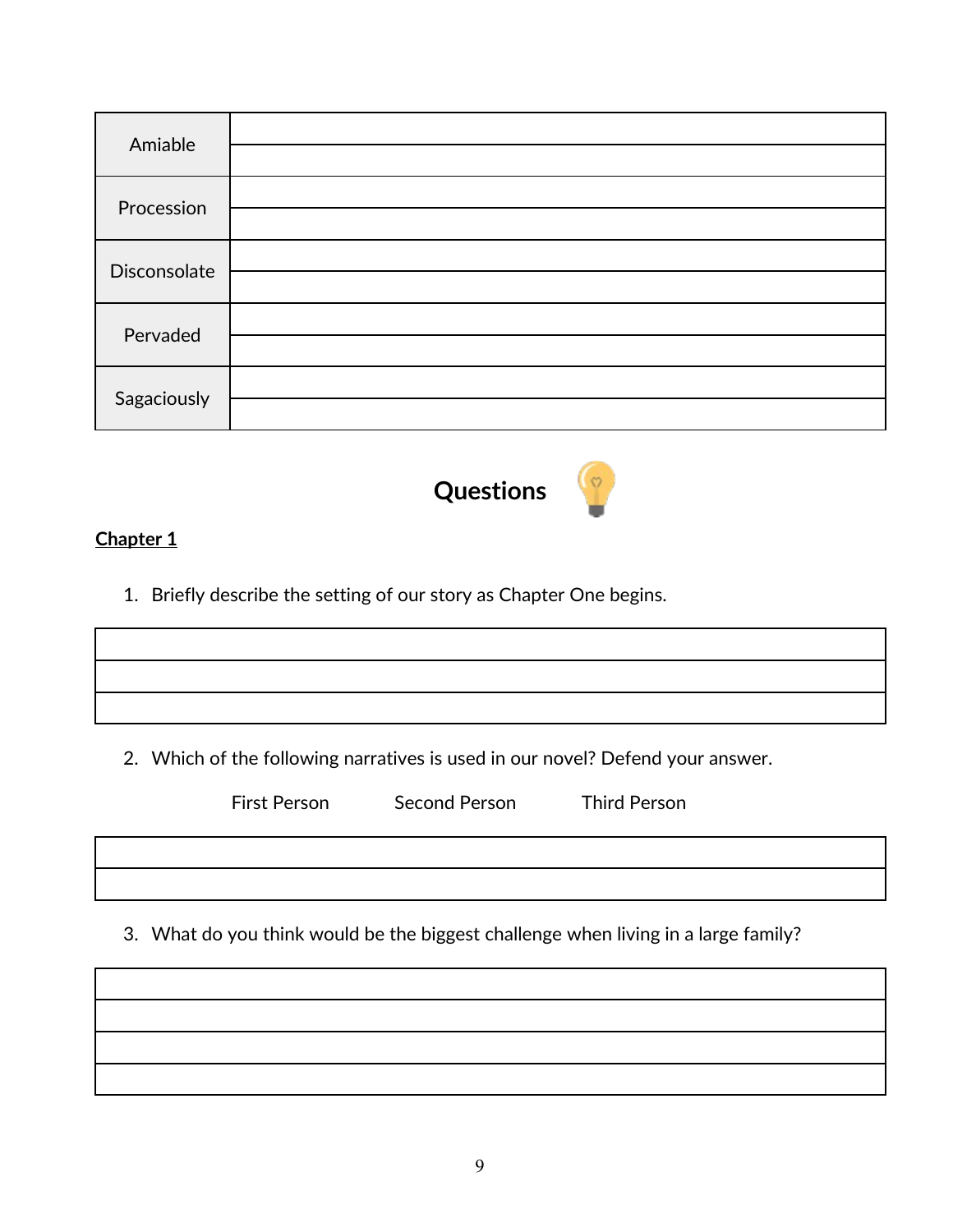#### **Chapter 2**

1. Briefly describe the story of the fairy and the rosary described in Chapter Two.

2. Do you think the children were treating Elsie with dignity and respect? Why or why not?

3. What did Katy say she wanted to do when she grew up?

**Language Activities**

**A**. Many authors enjoy using **alliteration –** a literary device where the author **r**epeats the same sound at the beginning of several words. Here's one such example:". . . **g**rousing, **g**rouching, **g**rumbling, **g**riping about something or other."



Using your imagination, create your own examples of **alliteration** from the following topics. Each example must contain a minimum of three words.

| The sounds of<br>children playing.      |  |
|-----------------------------------------|--|
| The sounds of a<br>musical performance. |  |
| One from your<br>own imagination        |  |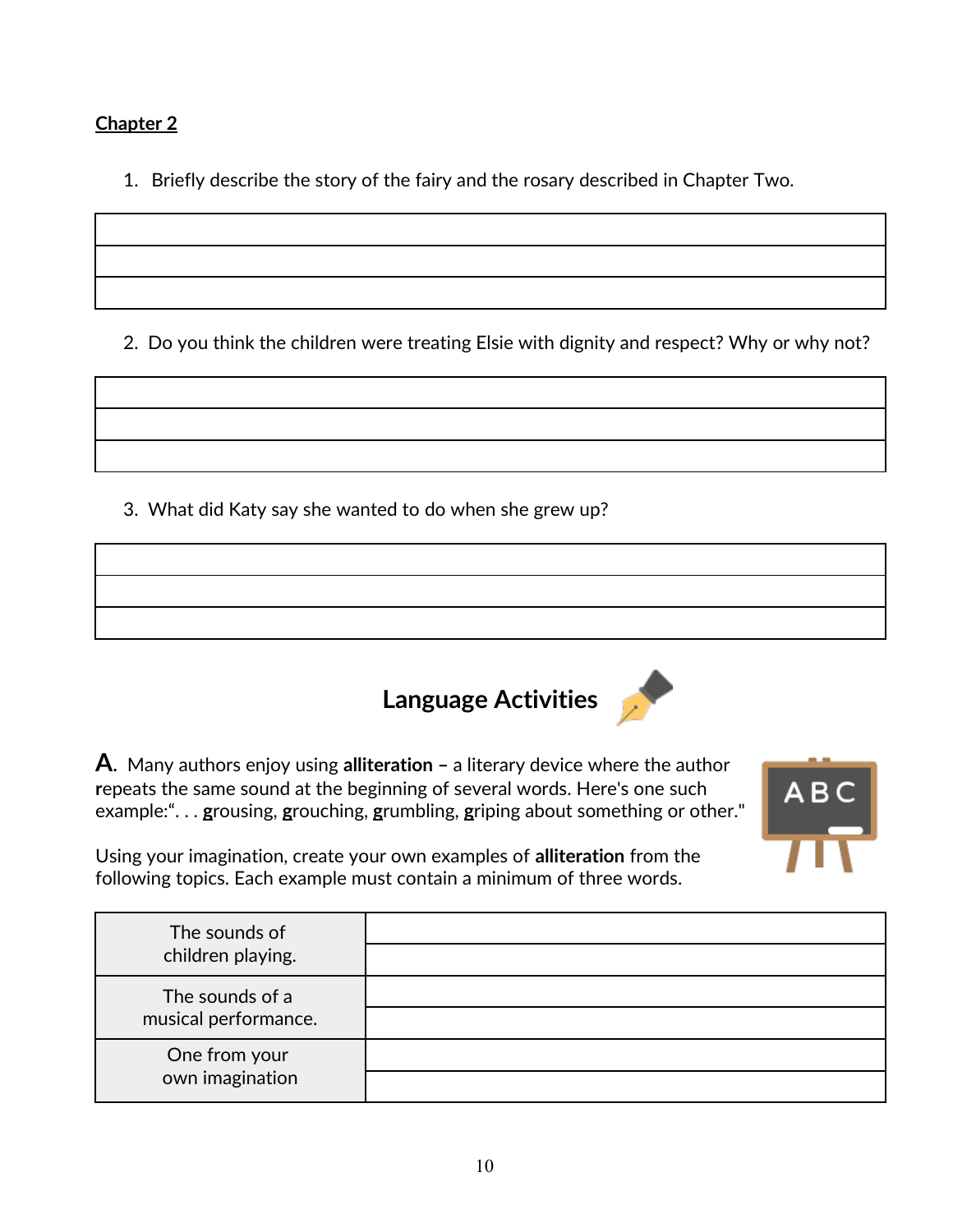**B.** A **simile** is a comparison using the words "like" or "as". The following is an example taken from Chapter One: "*The sky was very blue, and white clouds, like great swans, went floating over it to and fro.* "



What two things are being compared in this example?

Invent two of your own **similes** comparing two different things using your imagination:

| ۹       |  |
|---------|--|
| ×<br>۰. |  |

| <sub>b</sub> |  |  |
|--------------|--|--|
|              |  |  |

### **C. Anagrams**

An **anagram** is a word that is formed by changing the order of the letters of another word. For example, the letters in the word **CODE** can also form the word **DECO**. Follow these directions to form the anagrams:

a) read the clue in the right-hand column.

b) Using the word in the left-hand column move the letters around in any order, but you must use all the letters.

| Word      | Anagram | Clue                                             |
|-----------|---------|--------------------------------------------------|
| Earns     |         | A trap for catching small birds or mammals.      |
| Sprite    |         | An ordained minister of a church.                |
| Softer    |         | An area covered with trees and undergrowth.      |
| Lemons    |         | Not cheerful or smiling; serious.                |
| Cautioned |         | The process of receiving systematic instruction. |
| Aspired   |         | The complete loss or absence of hope.            |
| Presents  |         | A dragon or other snake-like reptiles.           |